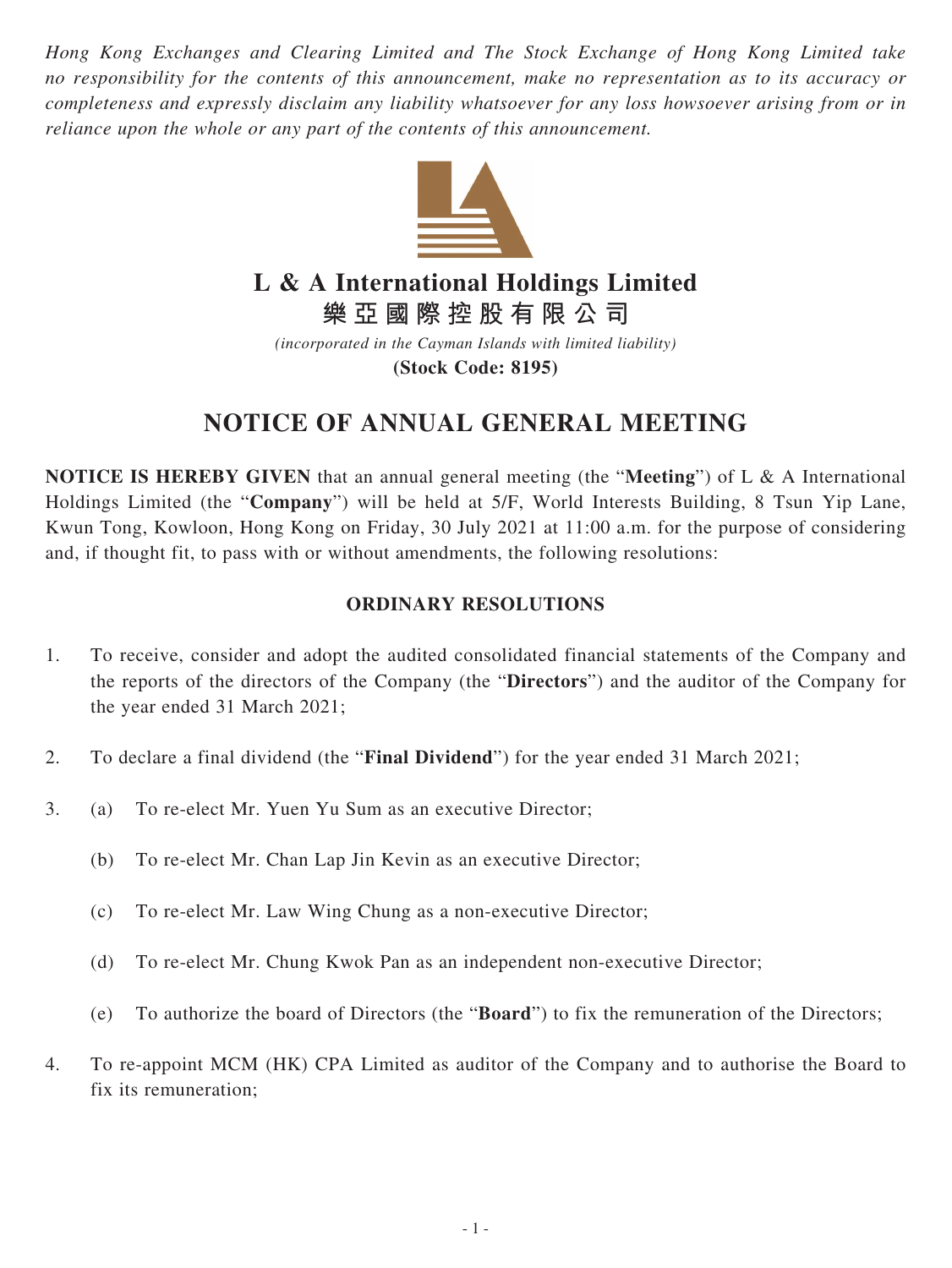As special business, to consider and, if thought fit, pass with or without amendments, the following resolutions as ordinary resolutions:

### 5. "**THAT**:

- (a) subject to paragraphs (b) and (c) of this resolution, and pursuant to the Rules Governing the Listing of Securities on GEM (the "**GEM Listing Rules**") of The Stock Exchange of Hong Kong Limited (the "**Stock Exchange**"), the exercise by the Directors during the Relevant Period (as hereinafter defined) of all the powers of the Company to allot, issue and deal with additional shares in the capital of the Company (the "**Shares**") or securities convertible into such shares or options, warrants, or similar right to subscribe for any shares or convertible securities of the Company and to make or grant offers, agreements and options (including bonds, warrants and debentures convertible into shares of the Company) which would or might require the exercise of such power be and is hereby generally and unconditionally approved;
- (b) the approval in paragraph (a) shall authorise the Directors during the Relevant Period (as hereinafter defined) to make or grant offers, agreements and options (including bonds, warrants and debentures convertible into shares of the Company) which would or might require the exercise of such powers (including but not limited to the power to allot, issue and deal with additional shares in the capital of the Company) during or after the end of the Relevant Period (as hereinafter defined);
- (c) the total number of Shares allotted or agreed conditionally or unconditionally to be allotted and issued (whether pursuant to an option or otherwise) by the Directors pursuant to the approval in paragraphs (a) and (b) above, otherwise than pursuant to (i) a Rights Issue (as hereinafter defined); (ii) the exercise of any options granted under any share option scheme adopted by the Company or similar arrangement for the time being adopted for the grant or issue to officers and/or employees of the Company and/or any of its subsidiaries and/ or any eligible persons thereunder of shares or rights to subscribe for shares in the capital of the Company; (iii) any scrip dividend scheme or similar arrangement providing for the allotment and issue of Shares in lieu of the whole or part a dividend pursuant to the articles of association of the Company (the "**Articles of Association**") from time to time; or (iv) an issue of shares upon the exercise of rights of subscription or conversion under the terms of any warrants of the Company or any securities which are convertible into Shares, shall not exceed 20% of the total number of the Shares in issue as at the time of passing this resolution and the said approval shall be limited accordingly; and
- (d) for the purpose of this resolution,

"**Relevant Period**" means the period from the passing of this resolution until whichever is the earliest of:

(i) the conclusion of the next annual general meeting of the Company; or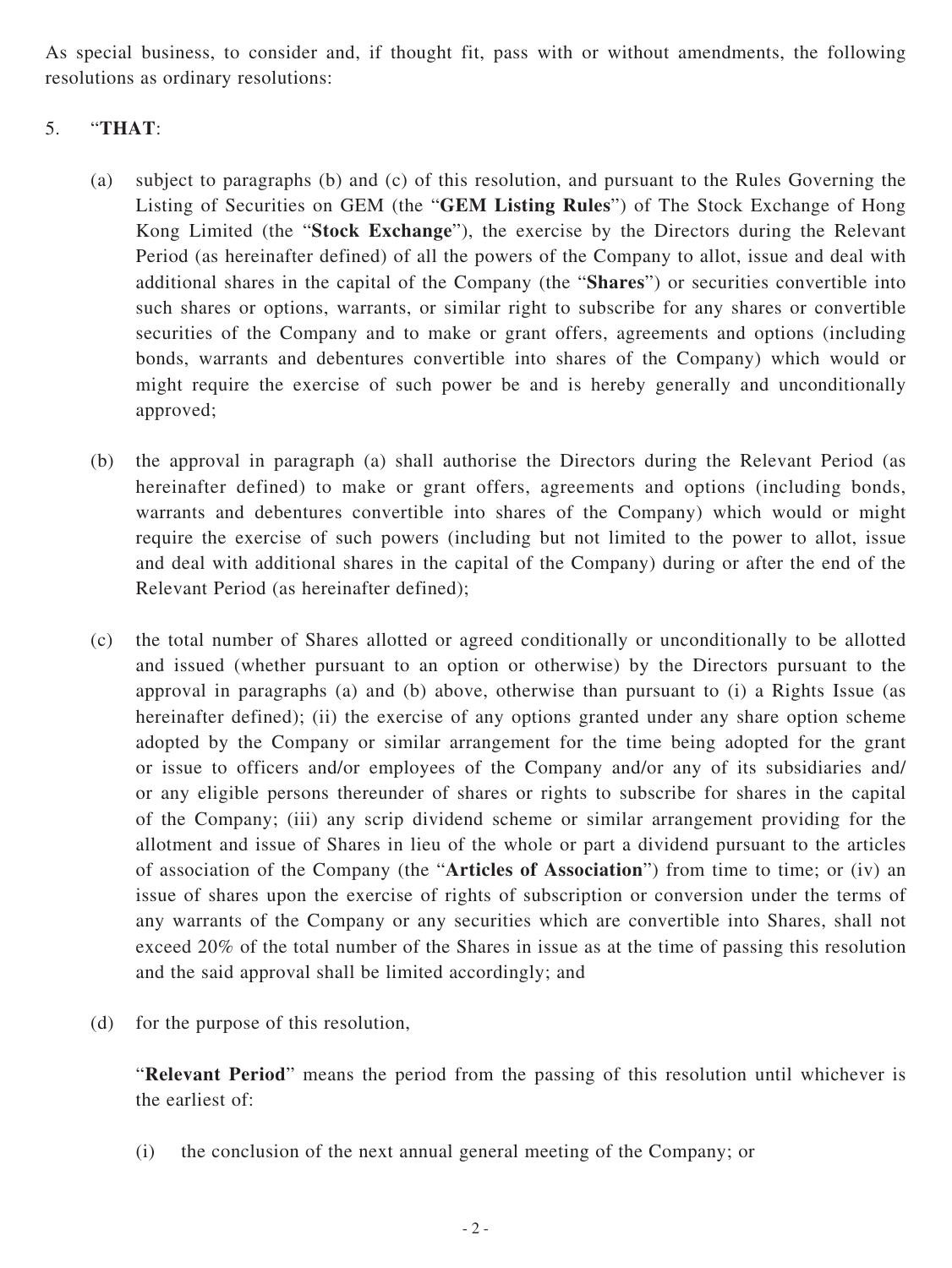- (ii) the expiration of the period within which the next annual general meeting of the Company is required by the Articles of Association or any other applicable laws of the Cayman Islands to be held; or
- (iii) the date on which the authority given under this resolution is revoked or varied by an ordinary resolution of the shareholders of the Company in general meeting.

"**Rights Issue**" means an offer of shares, or offer or issue of warrants, options or other securities given rights to subscribe for Shares open for a period fixed by the Company or the Directors to holders of shares whose names appear on the register of members of the Company on a fixed record date in proportion to their then holdings of such shares as at that date (subject to such exclusions or other arrangements as the Directors may deem necessary or expedient in relation to fractional entitlements or having regard to any restrictions or obligations under the laws of any relevant jurisdiction, or the requirements of any recognised regulatory body or any stock exchange, in any territory applicable to the Company)."

### 6. "**THAT**:

- (a) subject to paragraph (b) of this resolution, the exercise by the Directors during the Relevant Period (as hereinafter defined) of all the powers of the Company to repurchase the Shares on the GEM or on any other stock exchange on which the securities of the Company may be listed and which is recognised by the Securities and Futures Commission of Hong Kong ("**SFC**") and the Stock Exchange for this purpose, and that the exercise by the Directors of all powers to repurchase such shares are subject to and in accordance with all applicable laws and requirements of the SFC, the Stock Exchange or of any other stock exchange, be and is hereby generally and unconditionally approved;
- (b) the total number of Shares repurchased or agreed conditionally or unconditionally to be repurchased by the Company pursuant to the approval in paragraph (a) during the Relevant Period (as hereinafter defined) shall not exceed 10% of the total number of Shares in issue as at the date of the passing of this resolution, and the said approval shall be limited accordingly; and
- (c) for the purpose of this resolution, "**Relevant Period**" means the period from the passing of this resolution until whichever is the earliest of:
	- (i) the conclusion of the next annual general meeting of the Company; or
	- (ii) the expiration of the period within which the next annual general meeting of the Company is required by the Articles of Association or any applicable laws of the Cayman Islands to be held; or
	- (iii) the date on which the authority given under this resolution is revoked or varied by an ordinary resolution of the shareholders of the Company in general meeting."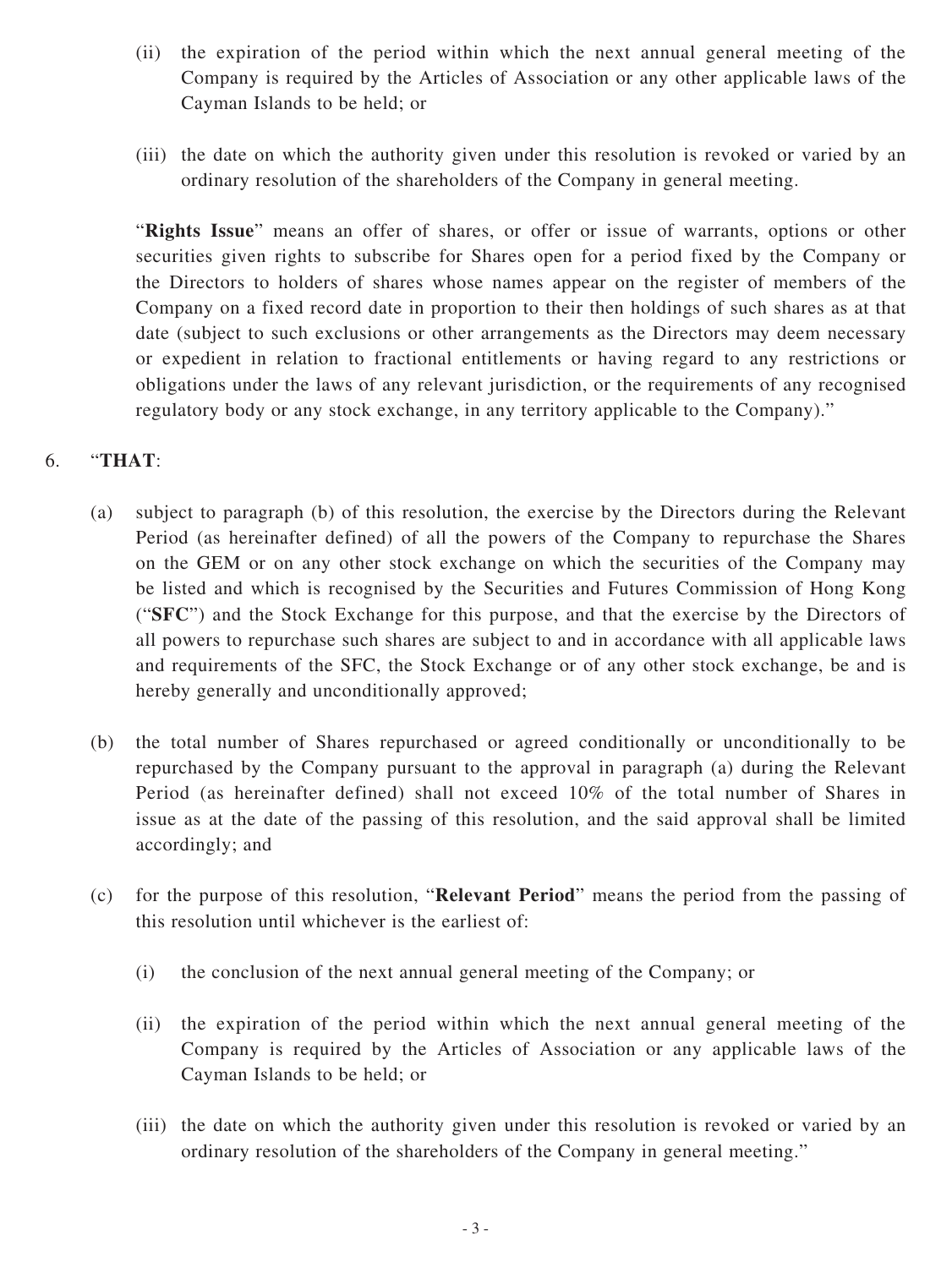7. "**THAT** conditional upon the passing of resolutions no. 5 and 6 as set out in this notice convening the Meeting of which this resolution forms part, the general mandate granted to the Directors pursuant to resolution no. 5 as set out in this notice convening the Meeting of which this resolution forms part be and is hereby extended by the addition thereto of an amount representing the number of Shares repurchased by the Company under the authority granted pursuant to resolution no. 6 as set out in this notice convening the Meeting of which this resolution forms part, provided that such amount shall not exceed 10% of the total number of issued Shares as at the date of passing this resolution."

#### **SPECIAL RESOLUTION**

8. "**THAT** subject to and conditional upon the approval of the Registrar of Companies in the Cayman Islands being obtained, the English name of the Company be changed from "L & A International Holdings Limited" to "Epochal Freedom Group Limited" and to change the dual foreign name in Chinese of the Company from "樂亞國際控股有限公司" to "時間自由集團有限公司" (the "**Change of Company Name**"), and that any one Director be and is hereby authorised to do such acts and things and execute all documents or make such arrangement as he/she may in his/her absolute discretion consider necessary or expedient to effect the Change of Company Name."

> By order of the Board **L & A International Holdings Limited Yuen Yu Sum** *Chairman and executive Director*

Hong Kong, 30 June 2021

*Registered office:* Maples Corporate Services Limited P.O. Box 309, Ugland House Grand Cayman, KY1-1104 Cayman Islands

*Headquarter and principal place of business in Hong Kong:* Unit No. D, 5th Floor Wing Hong Centre No. 18 Wing Hong Street, Kowloon Hong Kong

#### *Notes:*

- 1. A member entitled to attend and vote at the Meeting is entitled to appoint one or more proxy to attend and, subject to the provisions of the Articles of Association, to vote on his behalf. A proxy need not be a member of the Company but must be present in person at the Meeting to represent the member. If more than one proxy is so appointed, the appointment shall specify the number and class of shares in respect of which each such proxy is so appointed.
- 2. In order to be valid, the form of proxy and the power of attorney (if any), under which it is signed or a notarially certified copy thereof, must be lodged, at the office of the Company's branch share registrar and transfer office in Hong Kong, Union Registrars Limited at Suites 3301-04, 33/F., Two Chinachem Exchange Square, 338 King's Road, North Point, Hong Kong not less than 48 hours before the time appointed for the holding of the Meeting or any adjourned meeting.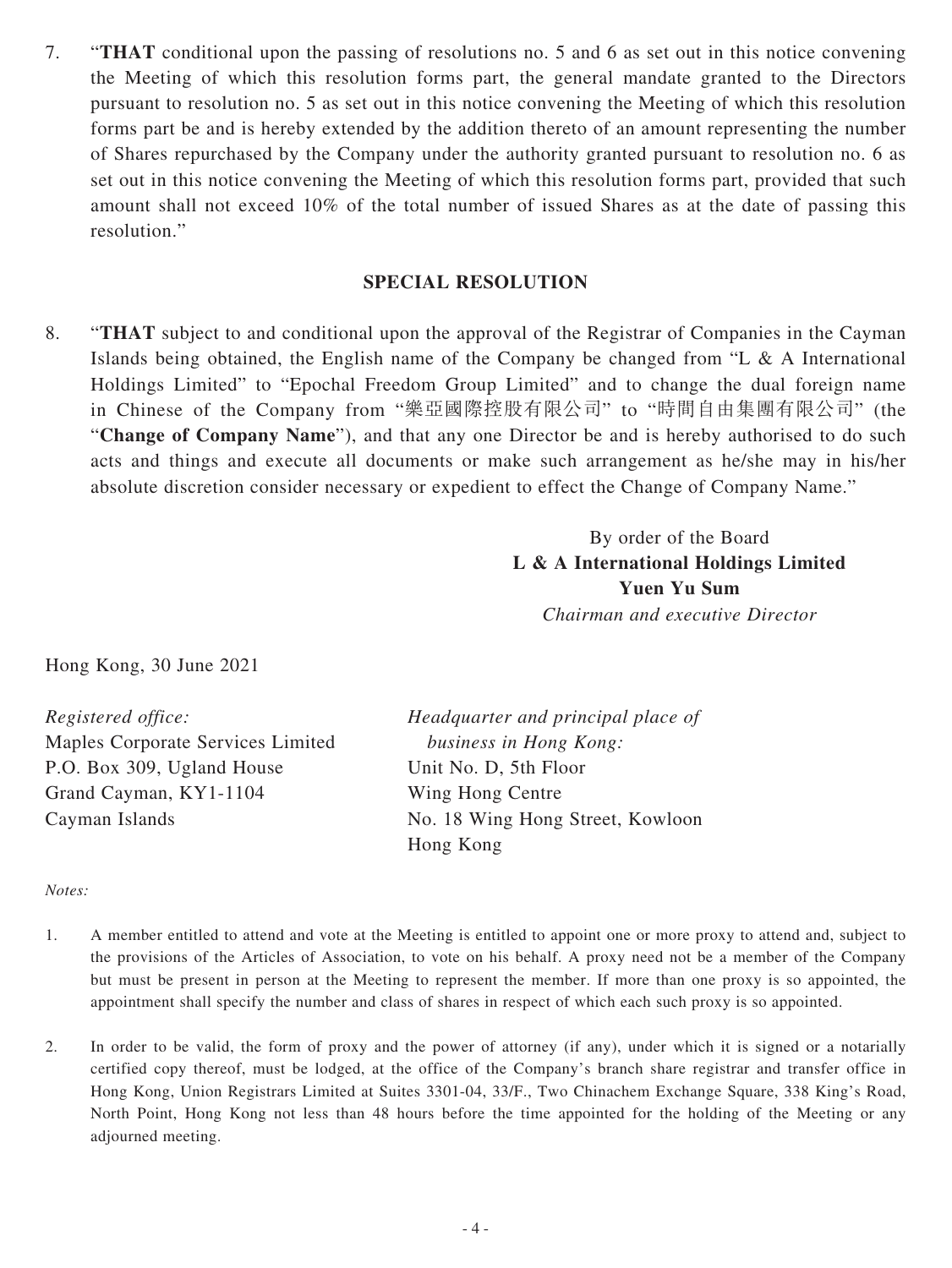- 3. Completion and return of a form of proxy will not preclude members of the Company from attending and voting in person at the Meeting or any adjournment thereof should they so wish and in such event, the form of proxy shall be deemed to be revoked.
- 4. Where there are joint registered holders of any Shares, any one of such persons may vote at the Meeting, either personally or by proxy, in respect of such Shares as if he were solely entitled thereto; but if more than one of such joint holders be present at the Meeting personally or by proxy, that one of the said person as present whose name stands first on the register in respect of such Share shall alone be entitled to vote in respect thereof.
- 5. For the purpose of determining the entitlement to attend and vote at the Meeting, the register of members of the Company will be closed from Tuesday, 27 July 2021 to Friday, 30 July 2021, both days inclusive, during which period no transfer of Shares will be registered. In order to qualify to attend and vote at the Meeting, all transfer documents accompanied by the relevant share certificates must be lodged with the Company's branch share registrar and transfer office in Hong Kong, Union Registrars Limited at Suites 3301-04, 33/F, Two Chinachem Exchange Square, 338 King's Road, North Point, Hong Kong, for registration not later than 4:00 p.m. on Monday, 26 July 2021.
- 6. The Final Dividend will be paid in three instalments of HK\$3,532,763.20 (HK\$0.0023 per share), HK\$3,686,361.60 (HK\$0.0024 per share) and HK\$3,839,960.00 (HK.\$0.0025 per share) on 12 August 2021, 25 August 2021 and 24 September 2021 respectively. For ascertaining the entitlement to the proposed Final Dividend (subject to approval by the shareholders at the Meeting), the register of members of the Company will be closed from Friday, 6 August 2021 to Tuesday, 10 August 2021, Tuesday, 17 August 2021 to Thursday, 19 August 2021 and Monday, 13 September 2021 to Wednesday, 15 September 2021 respectively, both days inclusive, during which period no transfer of shares will be registered. In order to qualify for the proposed Final Dividend, all duly completed transfer forms accompanied by the relevant share certificates must be lodged with the Company's branch share registrar and transfer office in Hong Kong, Union Registrars Limited at Suites 3301-04, 33/F., Two Chinachem Exchange Square, 338 King's Road, North Point, Hong Kong for registration not later than 4:00 p.m. on Thursday, 5 August 2021, Monday, 16 August 2021 and Friday, 10 September 2021 respectively.
- 7. As at the date of this notice, the Board comprises Mr. Yuen Yu Sum (Chairman), Mr. Lau Chun Kavan and Mr. Chan Lap Jin Kevin as executive Directors, Mr. Law Wing Chung as non-executive Director and Mr. Chung Chin Kwan, Mr. Ng Chi Ho Dennis, Mr. Chan Kim Fai Eddie and Mr. Chung Kwok Pan as independent non-executive Directors.
- 8. If Typhoon Signal No. 8 or above, or a "black" rainstorm warning or "external conditions after super typhoons" announced by the Government of Hong Kong is/are in effect any time after 7:00 a.m. on the date of the Meeting, the Meeting will be postponed. The Company will publish an announcement on the website of the Company at www. lna.com.hk and on the "Latest Company Announcements" page of the GEM website at www.hkgem.com to notify shareholders of the Company of the date, time and place of the rescheduled meeting.